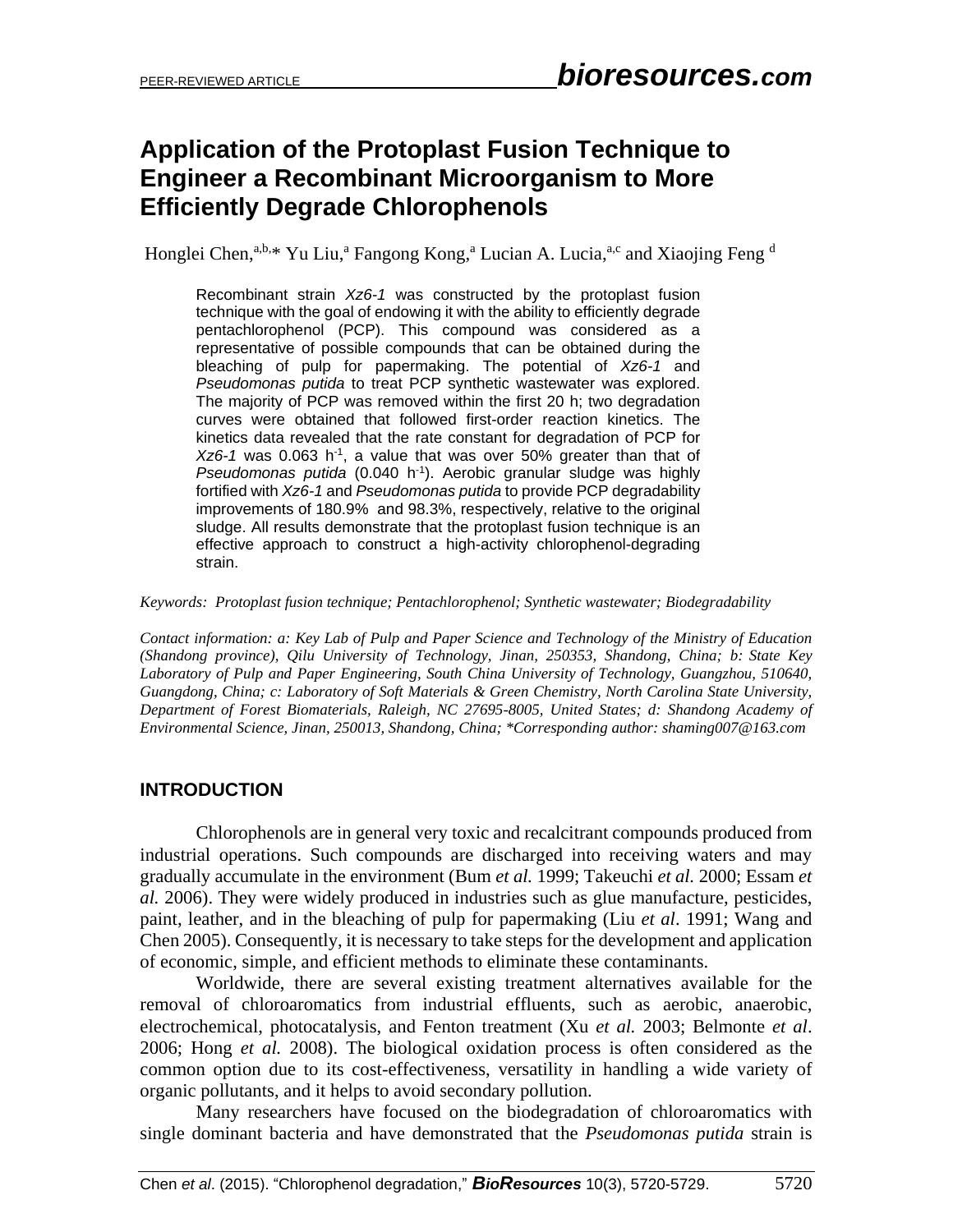capable of effectively degrading chlorophenols as sole substrates (Farrell and Quilty 2002; Fakhruddin and Quilty 2007).

The objective of the present investigation was to construct a high-activity pentachlorophenol (PCP)-degrading strain by using the protoplast fusion technique. The improvement of chlorophenol-degrading ability of the recombinant strain was investigated by comparing the degradation properties of the recombinant strain and its parent strain. An engineered microorganism can be of paramount significance for the treatment of industrial wastewaters rich in chlorophenols.

## **EXPERIMENTAL**

#### **Materials**

#### *Strains*

*Pseudomonas putida* and *Psathyrella candolleana* were obtained from the State Key Laboratory of Pulp and Paper Engineering, South China University of Technology.

#### *Preparation of PCP synthetic wastewater*

PCP synthetic wastewater was obtained by a previously published procedure (Chen *et al*. 2013). Three kinds of effluents from ClO<sup>2</sup> bleaching (D), chelating treatment (Q), and  $H_2O_2$  bleaching (P) were selected and mixed in accordance with the ratio of 1:1:1 to form DQP bleaching effluent. The mixing effluent was diluted for 5 times, and the COD of diluted effluent was observed to be 212 mg/L. PCP synthetic wastewater were prepared by dissolving a certain amount of PCP in diluted DQP bleaching effluent, and the PCP concentration was 100 mg/L.

## **Methods**

#### *Microorganisms cultivation*

*Pseudomonas putida* and recombinant strains were cultivated using the method as follows: One loop of strain from the culture-contained agar was separately transferred to 100 mL of the nutrient medium (beef extract 1.5 g/L; glucose 1.0 g/L; peptone 6.0 g/L; yeast extract 3.0 g/L; pH 7.0.) in a glass flask and activated at 30  $\degree$ C for 24 h. These activated cells were harvested by centrifugation (5000 rpm for 5 min) as inocula in the late exponential phase, and the cells collected were washed with phosphate buffer solution (PBS, NaCl 8 g/L; KCl 0.2 g/L; KH2PO<sup>4</sup> 0.2 g/L; K2HPO<sup>4</sup> 1.15 g/L.).

*Psathyrella candolleana* was transferred to 100 mL of the potato dextrose broth medium (PDB = 200 g potatoes were peeled and cut into 1 cm<sup>3</sup> pieces and boiled in 500 mL of deionized water for 20 min; the extract was collected by filtration through gauze, followed by addition of 20 g glucose and water to 1000 mL in total volume of neutral pH value) from potato dextrose agar medium (PDA, 2% agar in PDB) after scattering with a parallel scrambler and cultivation for 72 h. Mycelium was gathered and then transferred to 25 mL of basal medium (glucose 10 g/L; CaCl<sub>2</sub> 0.01g/L; KH<sub>2</sub>PO<sub>4</sub> 2 g/L; MgSO<sub>4</sub> 0.25 g/L; ethylenediamine tartrate  $0.5$  g/L; NH<sub>4</sub>NO<sub>3</sub>  $0.5$  g/L; and 10 mL of trace elements solution (FeSO4·7H2O 7.5mg/L; MnSO4·H2O 2.5mg/L; ZnSO4·7H2O 2 mg/L; CoCl<sup>2</sup> ·6H2O 3 mg/L; CuSO<sub>4</sub>·5H<sub>2</sub>O 6 mg/L; Na<sub>2</sub>BO<sub>3</sub> 3 mg/L)) after scattering. Inoculated media were incubated for 12 h at 30 °C.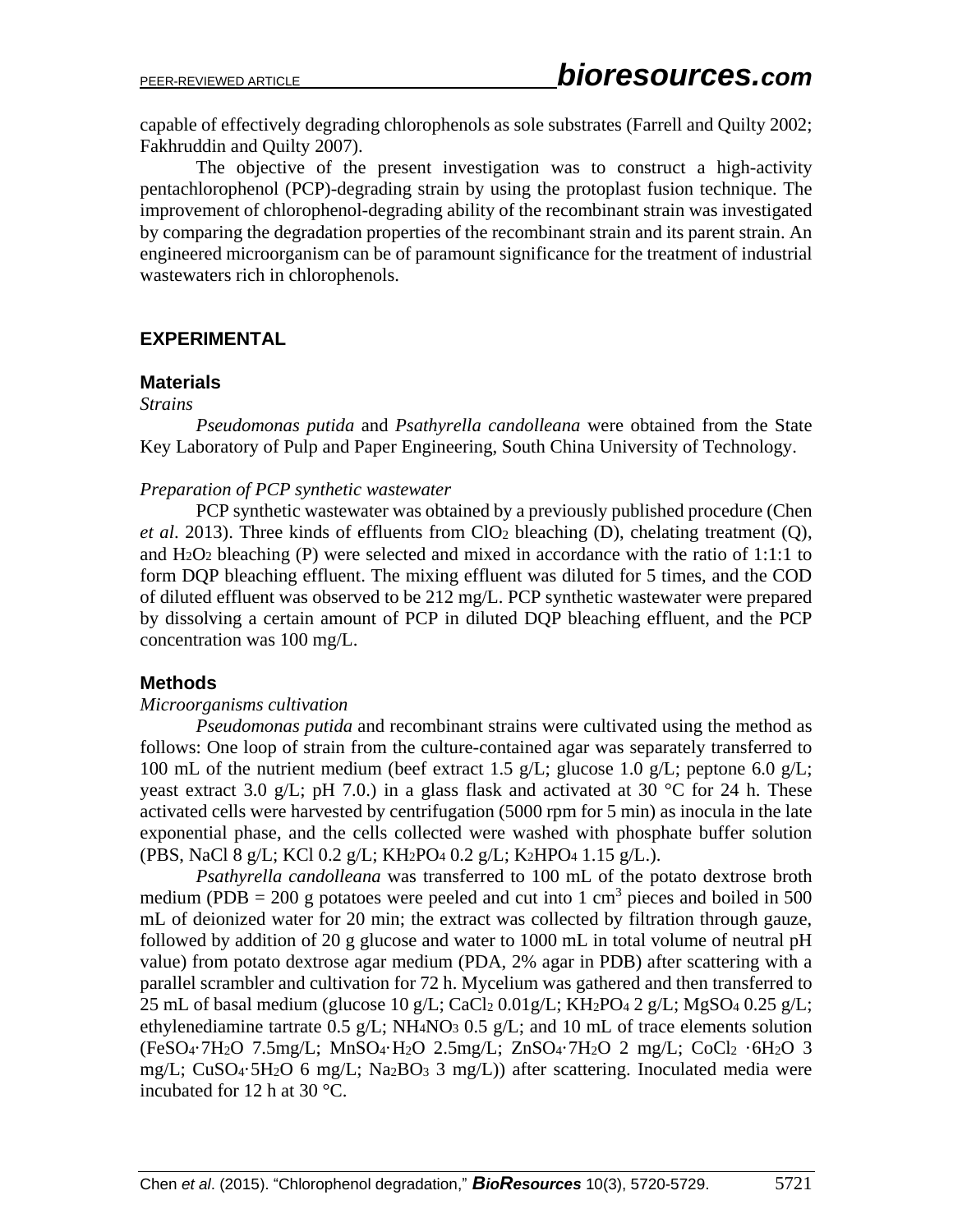# *Isolation of protoplasts*

*Pseudomonas putida* cells were harvested in a 5 mL tube by centrifugation at 3000 rpm for 10 min, washed with PBS buffer and re-suspended in 1 mL of NSM buffer (NaCl 0.55 mol/L; sodium succinate 0.2 mol/L;  $MgCl_2·6H_2O$  0.02 mol/L; pH 6.8) containing 1 mL of lysozyme solution (lysozyme powder was dissolved in 50 mL of NSM solution and filtered with 0.22 μm filter.) and 1 mL EDTA solution (Na<sub>2</sub>EDTA 0.13 mol/L; NaCl 0.55 mol/L). The cells were shaken at 150 rpm at 37 °C for 60 min to allow the digestion of the peptidoglycan. The protoplasts were obtained and stained with fluorescein 5 isothiocyanate at the concentration of 50 mg/L in PBS for 3 min.

The mycelium of *Psathyrella candolleana* was harvested in a 5 mL tube by centrifugation at 3000 rpm for 10 min, washed with PBS buffer, and resuspended in 1 mL NSM buffer containing 1 mL mixed enzyme solution (1% cellulase and 0.2% helicase, two enzymes were dissolved in 0.6 mol/L MgSO<sup>4</sup> solution) and 1 mL EDTA solution. The mycelium was shaken at 150 rpm at 37 °C for 60 min to begin removal of the cell wall, and the protoplasts were then stained with rhodamine 6B at the concentration of 200 mg/L in PBS for 3 min.

## *Protoplast fusion*

The protoplasts of two parent strains were harvested by centrifugation at 2000 rpm for 10 min at 5 °C, respectively, following by mixing and re-suspended in 1 mL of PEG buffer (30% PEG6000, Sigma Chemicals Co., USA, prepared in STC buffer containing 0.6 M sorbitol; 10 mM Tris–HCl; 10 mM CaCl2, pH 6.5). The fusion mixture was incubated at 37 °C for 5 min, and then diluted with 1 mL of NSM buffer. The hybrid cells with both fluorescent labels were selected using a flow cytometer (Guava easyCyte 8, Merck Millipore Co., USA) and re-suspended in 1.5 mL of NSM buffer.

## *Immobilization of cells*

*Pseudomonas putida* and *Xz 6-1* were immobilized according to the conventional immobilization procedure using Na-alginate (Nagadomi *et al.* 1999), as follows: The cell suspension in 100 mL deionized water  $(OD_{600} = 0.4)$  was mixed with autoclaved alginate solution (6%, w/v) of 100 mL. The mixture was stirred until stable gelatinous liquor was formed, put into an injector, and extruded from the needle into a  $2\%$  (w/v) CaCl<sub>2</sub> solution to form microspheres of small size (3 to 5 mm). The microspheres were rinsed for three times with sterile water and kept in PBS buffer.

## *Intensification of granular sludge*

The collected cells were transferred into a 300 mL conical flask which contains 100 mL of fresh LB medium (tryptone, 10.0 g/L; yeast powder, 5 g/L; NaCl,10 g/L) and 0.5 g (dry weight) of granular sludge. Microbial cells and sludge were co-cultured with shaking of 150 rpm in 30 °C for 24 h, in order to fix the cells on the granular sludge. Fortified sludge was collected by centrifugation at a speed of 5000 rpm and stored with PBS buffer after washing.

## *Biodegradation with free cells*

Recombinant strains selected were propagated to the  $15<sup>th</sup>$  generation and then used to carry out PCP biodegradation experiment, comparing the results with *Pseudomonas putida.* The cells collected were inoculated into PCP synthetic wastewater to give an initial optical density at 600 nm (OD<sub>600</sub>) of  $0.20 \pm 0.01$ . After inoculation, the conical flasks were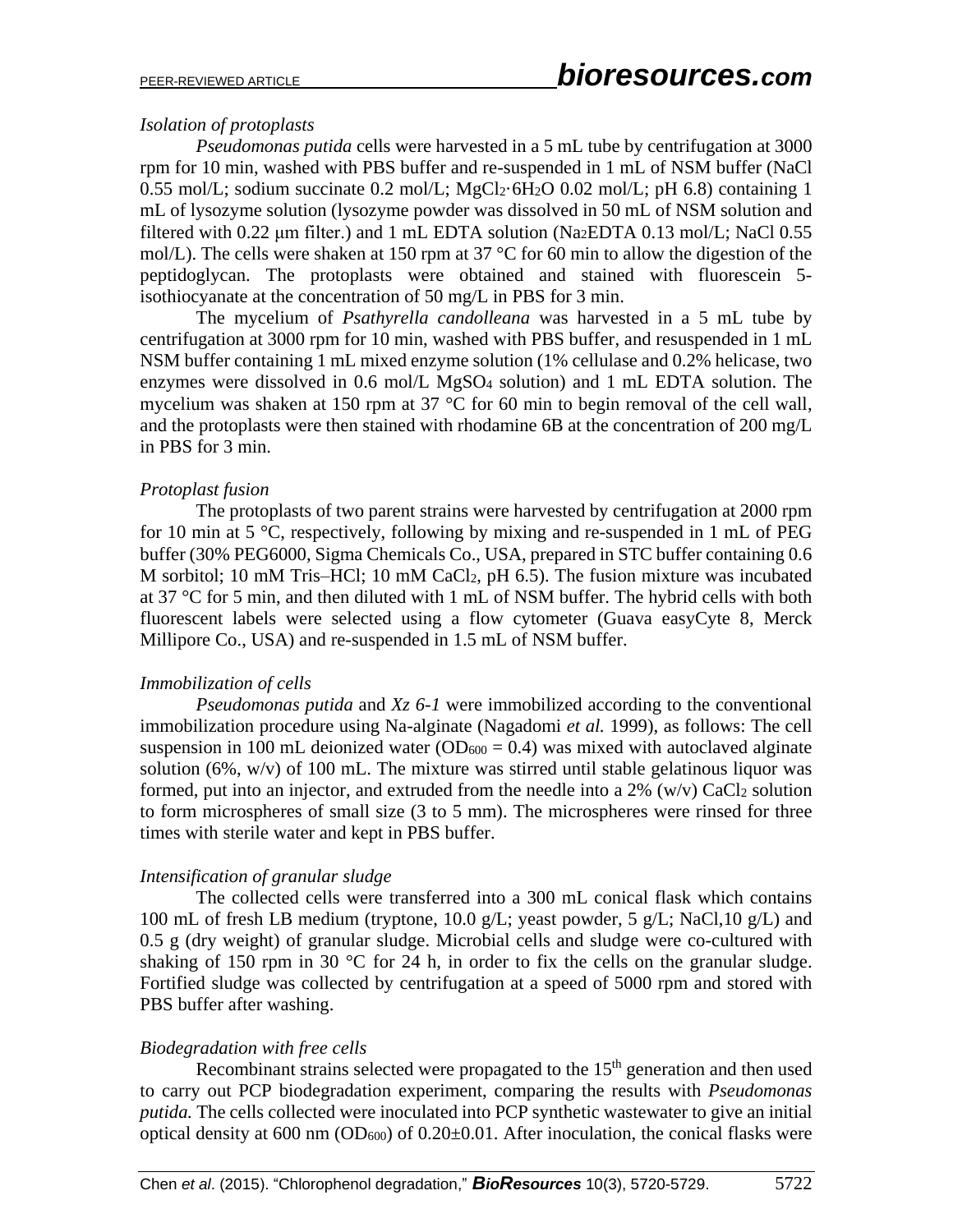capped with cotton plugs and placed in a shaker controlled at 150 rpm and 30 °C. Cell concentration was tested every two hours, and each experiment was stopped when there was no further increase of OD<sub>600</sub> (stationary phase). The experiments were performed in triplicate.

## *Biodegradation with immobilized cells*

Immobilized cells were inoculated in a glass flask with 200 mL of PCP synthetic wastewater with a volume ratio of immobilized microspheres and wastewater 3:20, and then the mixture was shaken at 150 rpm at the optimal mesophilic temperature range  $(30\pm1\degree C)$  for 20 h. The experiments were performed in three replicates.

## *Biodegradation with granular sludge*

The various sludges were added separately into a 500 mL glass flask containing 200 mL of PCP synthetic wastewater to give a sludge concentration of 3 g/L (dry weight), and then cultured with shaking (150 rpm) in 30 °C. 10 mL of wastewater was taken from each conical flask for the analysis of PCP every 8 h, and the experiment was terminated when there was no further reduction of PCP. The experiments were performed in three replicates.

## *Measurement of UV-visible spectroscopy*

All spectrophotometric measurements were made with an Aglient-8453 UV/VIS spectrophotometer (Agilent Technologies, USA), equipped with 1.0 cm quartz cells. Distilled water was used as the blank solution. All spectra were recorded from 190 to 1100 nm with 1.0 nm bandwidth and a scan speed of 1000 nm/min.

## *Measurement of PCP in wastewater*

PCP in synthetic wastewater was quantified based on a UV-vis spectroscopy method, as has been proposed in a previous study (Chen *et al*. 2013).

# **RESULTS AND DISCUSSION**

## **Protoplast Fusion**

Fusion between *Pseudomonas putida* and *Psathyrella candolleana* was performed to construct high-activity chlorophenol-degrading strains. Twelve recombinant strains were isolated based on the morphological characteristics of colonies and an antagonism phenomenon (Table 1), whereas four strains were verified for chlorophenol-degrading capability (Fig. 1).

Figure 1 shows a characteristic UV-Vis peak at 321 nm due to the PCP in wastewater (Chen *et al.* 2013). The absorbance of original PCP synthetic wastewater was 2.64, and it dropped by varying extents when treated with *Xz 6-1*, *Xz 6-3*, *Xz 6-5*, *Xz 8-2*, and *Pseudomonas putida*. The PCP degradation rates were obtained using a PCP determination method proposed in a previous study (Chen *et al.* 2013), and are shown in Table 2. It was shown that the PCP degradation of *Xz8-2* and *Xz6-5* were less than the parent strain (*Pseudomonas putida*), while *Xz6-1* and *Xz6-3* degraded PCP more effectively than *Pseudomonas putida. Xz6-1*, especially, showed a remarkable removal rate of 77.1%, a value that improved by 22.9% over *Pseudomonas putida*, and improved by 14.1% than the encapsulated cells method reported in the literature (Cassidy *et al.* 1997).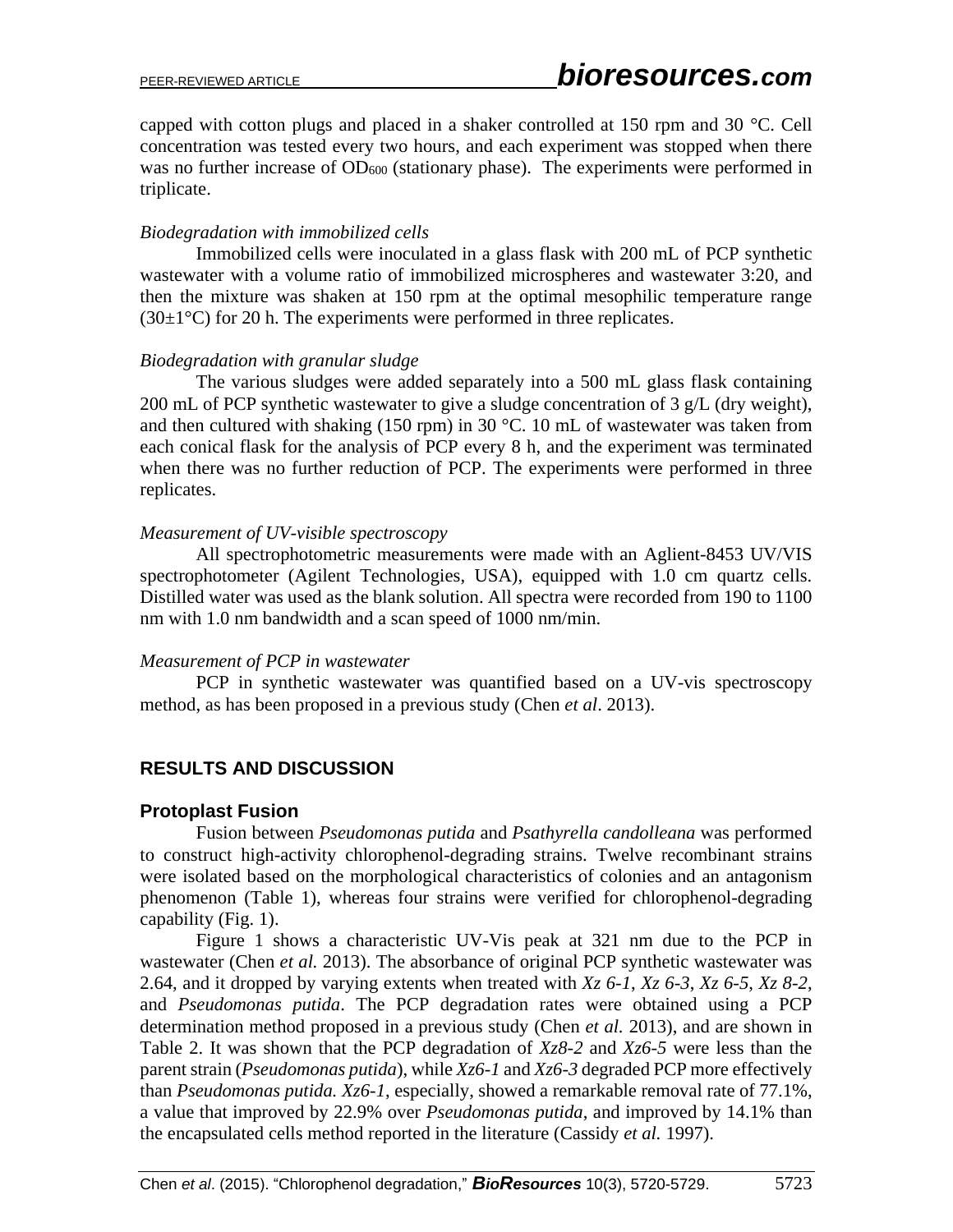Thus, *Xz6-1* was further used as a recombinant strain with high-activity chlorophenol degradation capacity.

| <b>Strains</b>             | Colonial morphology                                                                    |
|----------------------------|----------------------------------------------------------------------------------------|
| Pseudomonas<br>putida      | Circular shape, white, smooth surface, soft texture and with a bulge in the<br>colony  |
| Psathyrella<br>candolleana | White, circular shape, rough surface, mycelium, hard texture                           |
| $X_{7}8-1$                 | Radial distribution, yellow-white, smooth surface and soft texture                     |
| $X_{Z}3-3$                 | Circular shape, white, smooth surface, soft texture and with a bulge in the<br>colony  |
| $X_{Z}8-2$                 | Radial distribution, yellow-white, smooth surface and soft texture                     |
| $X_{Z}6-1$                 | Radial distribution, yellow-white, smooth surface and soft texture                     |
| $X_{Z}6-2$                 | Circular shape, white, rough surface, hard texture and with a bulge in the<br>colony   |
| $X_{76-3}$                 | Radial distribution, yellow-white, smooth surface and soft texture                     |
| $X_{76-5}$                 | Radial distribution, yellow-white, smooth surface and soft texture                     |
| $X_{Z}6-6$                 | Circular shape, yellow, smooth surface, soft texture and with a bulge in the<br>colony |
| $X03-2$                    | Radial distribution, yellow-white, smooth surface and soft texture                     |
| $XQ8-3$                    | Circular shape, white, smooth surface, soft texture and with a bulge in the<br>colony  |
| $Z06-1$                    | Circular shape, white, rough surface, hard texture and with a bulge in the<br>colony   |
| $Z03-4$                    | Radial distribution, yellow-white, smooth surface and soft texture                     |

**Table 1.** Colonial Morphologies of Recombinant Strains and Parent Strains



**Fig. 1.** UV-visible spectra of synthetic wastewaters treated by different strains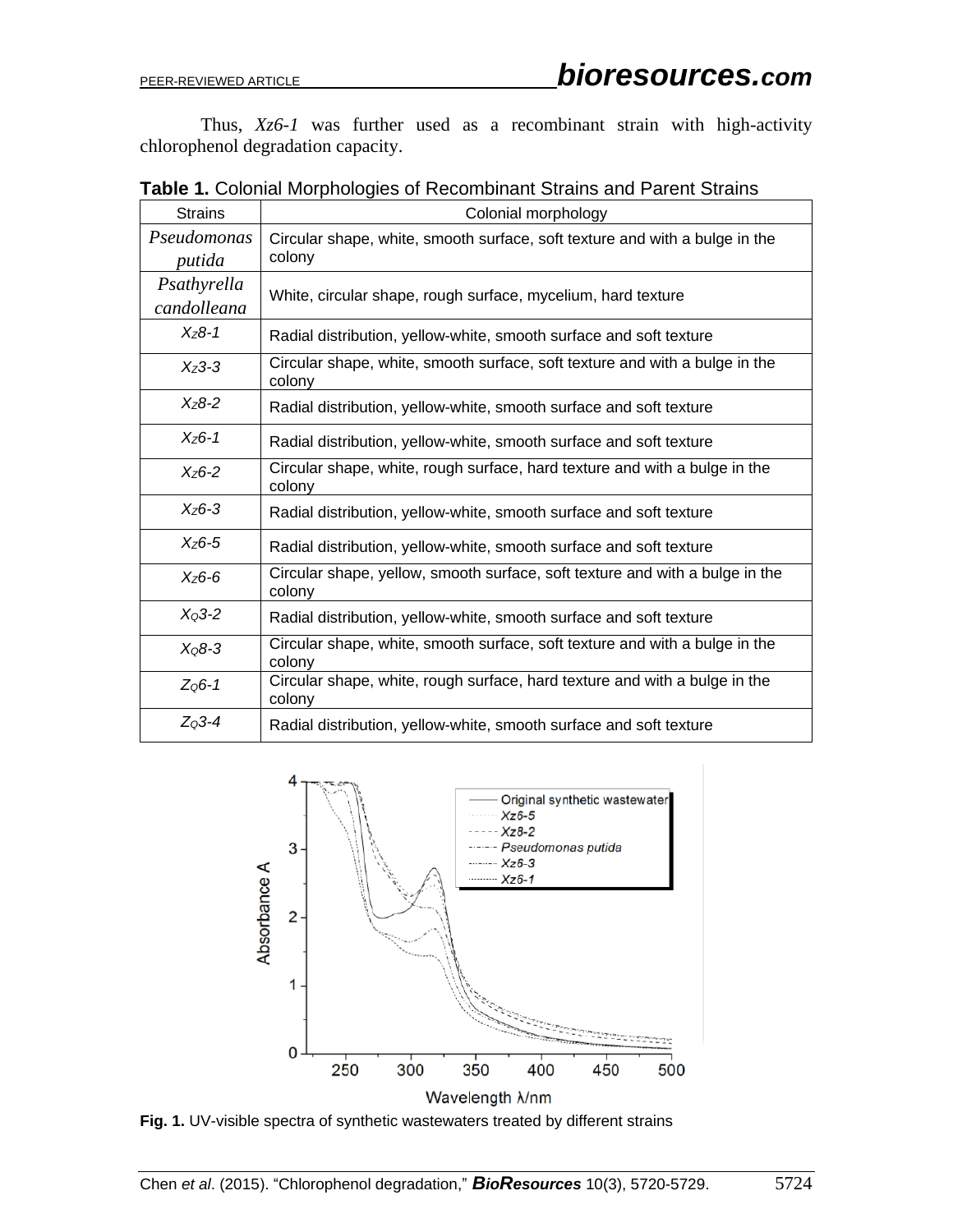| Degraders                                                                                      | PCP Removal Rate % |  |  |  |
|------------------------------------------------------------------------------------------------|--------------------|--|--|--|
| Pseudomonas putida                                                                             | 54.12              |  |  |  |
| Xz6-1                                                                                          | 77.06              |  |  |  |
| Xz6-3                                                                                          | 61.15              |  |  |  |
| $Xz6-5$                                                                                        | 8.07               |  |  |  |
| $Xz8-2$                                                                                        | 21.16              |  |  |  |
| Immobilized Xz6-1                                                                              | 82.72              |  |  |  |
| Immobilized Pseudomonas putida                                                                 | 62.14              |  |  |  |
| Original sludge                                                                                | 10.69              |  |  |  |
| Spp*                                                                                           | 21.20              |  |  |  |
| $Sxz^*$                                                                                        | 30.03              |  |  |  |
| * Spp is the sludge fortified with Pseudomonas putida, Sxz is the sludge fortified with Xz6-1. |                    |  |  |  |

| Table 2. PCP Removal Rates of the Different Degraders |  |  |  |  |
|-------------------------------------------------------|--|--|--|--|
|-------------------------------------------------------|--|--|--|--|

#### **Degradation Kinetics of Non-Immobilized** *Pseudomonas putida* **and** *Xz6-1* **for PCP**

The degradation curves for the non-immobilized cells were plotted and are shown in Fig. 2.



**Fig. 2.** Degradation curves of PCP by *Pseudomonas putida* and *Xz6-1*



**Fig. 3.** Degradation kinetics of PCP by *Pseudomonas putida* and *Xz6-1*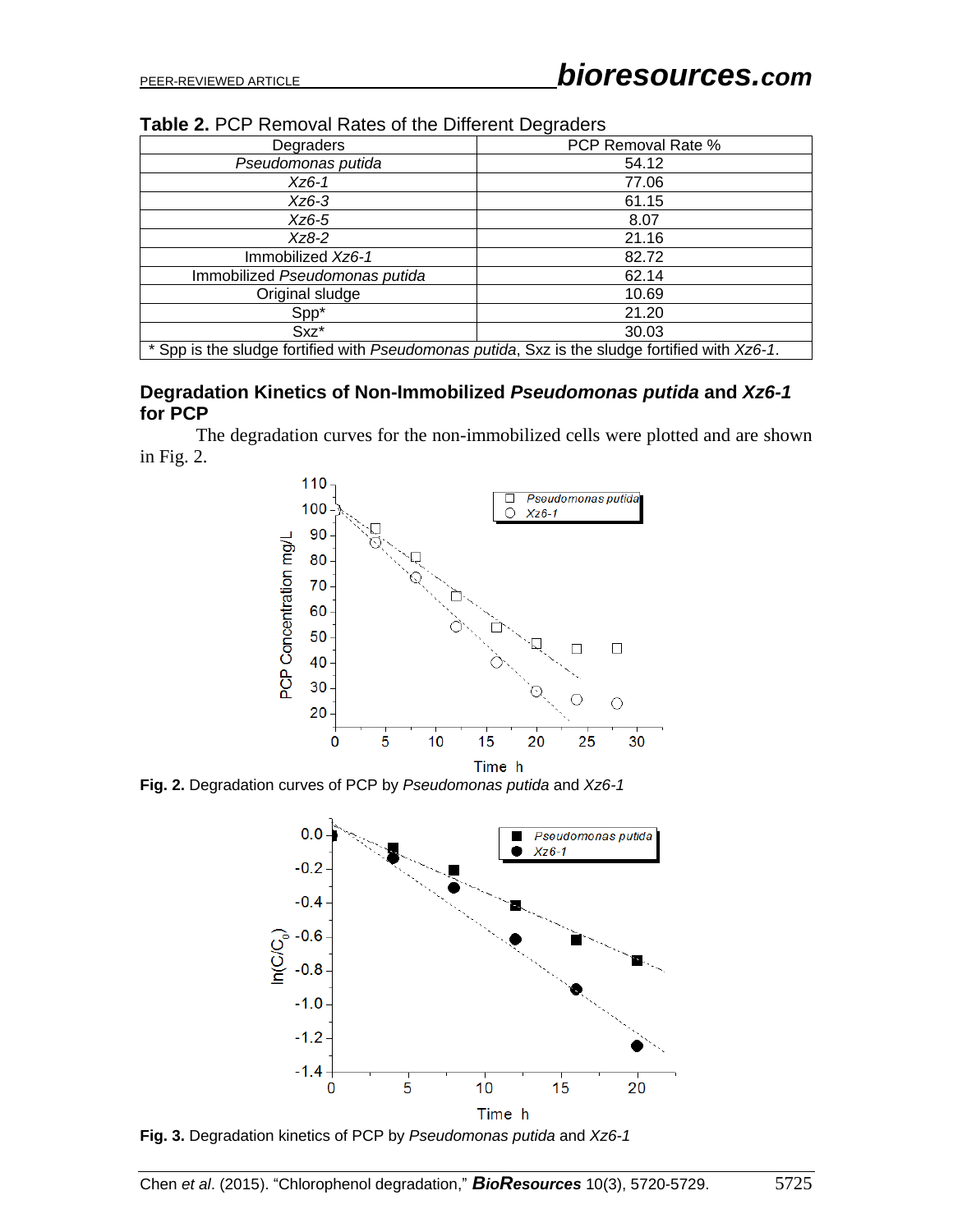The degradation pattern of *Xz6-1* is similar to *Pseudomonas putida*. PCP was degraded within the first 20 h at high rates and was then slowed down significantly to 71.2% and 52.4% within 20 h, respectively. The degradation kinetics curves of the two strains within 20 h are shown in Fig. 3, which showed the variation of the log of  $(C/C_0)$  as a function of time (where C is the residual PCP concentration at a specific processing time;  $Co$  is the original PCP concentration in synthetic wastewater, and  $t$  is time). For both strains, the kinetics showed that there is a good linear relation between ln (*C*/*C0*) and *t* within 20 h indicating that the PCP degrading processes of *Pseudomonas putida* and *Xz6-1* followed first order reaction kinetics models.

The first order reaction kinetics equation can be described as:

$$
-\frac{dC}{dt} = kC\tag{1}
$$

Equation (1) was integrated to obtain Eqs. 2 and 3,

$$
\ln C = -kt + \ln C_0 \tag{2}
$$

$$
\ln(C/C_0) = -kt \tag{3}
$$

where  $k$  is the reaction rate constant or the negative slope of the kinetics curves from Eq. (3). Therefore, PCP degradation kinetics models of *Pseudomonas putida* and *Xz6-1* were established (Table 3). The value of *k* can reflect the PCP biodegradability by the strains. As previously demonstrated, a *k* value of 0.063 h<sup>-1</sup> was obtained for *Xz6-1* at a half-life ( $t_{1/2}$ )  $= 17.33$ , a half-life that is significantly much higher than that of *Pseudomonas putida* ( $k = 17.33$ ) 0.040 h<sup>-1</sup> and  $t_{1/2}$  = 10.98).

#### **Table 3.** PCP Degradation Kinetics Models

| <b>Strains</b>     | Kinetics model                 |            | Half-life $(ln2/k)$ |
|--------------------|--------------------------------|------------|---------------------|
|                    |                                | $(h^{-1})$ |                     |
| Pseudomonas putida | $C=C_0exp(-0.040)t R^2=0.9802$ | 0.040      | 17.33               |
| $XZ6-1$            | $C=C_0exp(-0.063)t R^2=0.9758$ | 0.063      | 10.98               |

#### **PCP Degradation by Immobilized Cells**

The UV-Vis spectra of different wastewater samples treated by various immobilized cells are shown in Fig. 4. Peak absorbance values at  $\lambda$ =321 nm dropped to 1.11 and 1.54 after treatment with immobilized *Xz6-1* and immobilized *Pseudomonas putida*, respectively.

The PCP removal rates of immobilized cells were obtained based on precedent (Chen *et al.* 2013). For *Xz6-1*, the removal rate was 82.7%, which is much higher than the 62.1% removal rate attributed to *Pseudomonas putida* (Table 2), indicating that the ability of immobilized *Xz6-1* to degrade PCP is also superior to that of its immobilized parent strain. Meanwhile, a contrasting analysis was performed between immobilized cells and free cells for *Xz6-1*, which showed that the removal rate improved from 77.1% to 82.7% upon cell immobilization.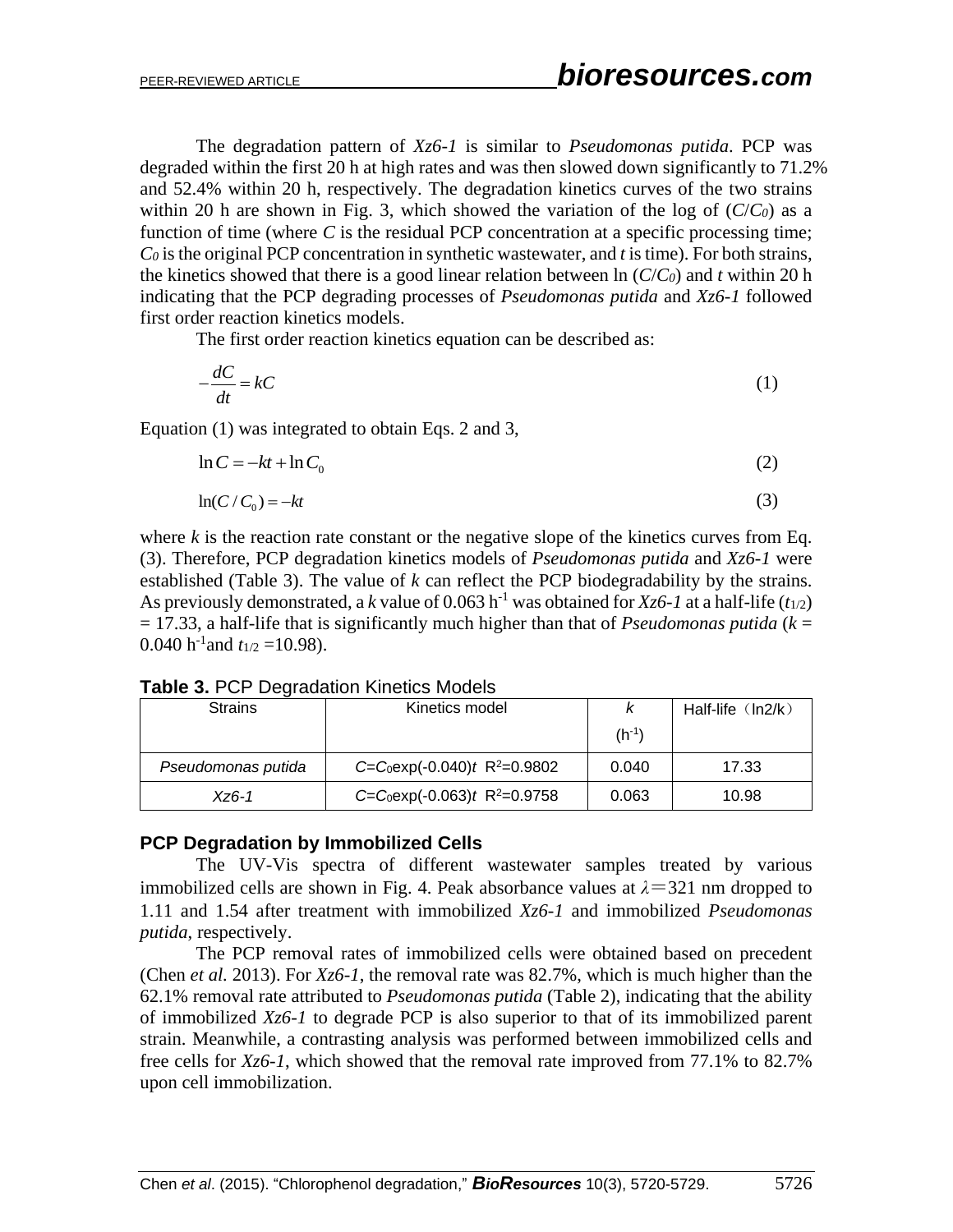

**Fig. 4.** UV-visible spectra of synthetic wastewater treated by immobilized strains

#### **PCP Degraded by Granular Sludges**

Figure 5 shows the UV-Vis spectra of synthetic wastewaters treated by different granular sludges, including the original sludge, the sludge fortified with *Pseudomonas putida* (abbreviated as Spp), and the sludge fortified with *Xz6-1* (abbreviated as Sxz). As can be seen in Fig. 5, the PCP degradability of the original sludge was the lowest. A slight reduction of the absorbance value at 321 nm from 2.64 to 2.39 was observed.



**Fig. 5.** UV-visible spectra of synthetic wastewaters treated by granular sludge.

Bioaugmentation improved PCP degradability by introduction of exogenous bacteria into the original sludge. For synthetic wastewaters treated by Spp and Sxz, the absorbance values (321 nm) dropped to 2.24 and 2.05, respectively. Table 2 summarizes the removal extents of PCP in synthetic wastewater by different granular sludges. The value is just 10.7% for the original sludge, while the removal rates of Spp and Sxz were 21.2% and 30.0%, which means the PCP degradability of two fortified sludges were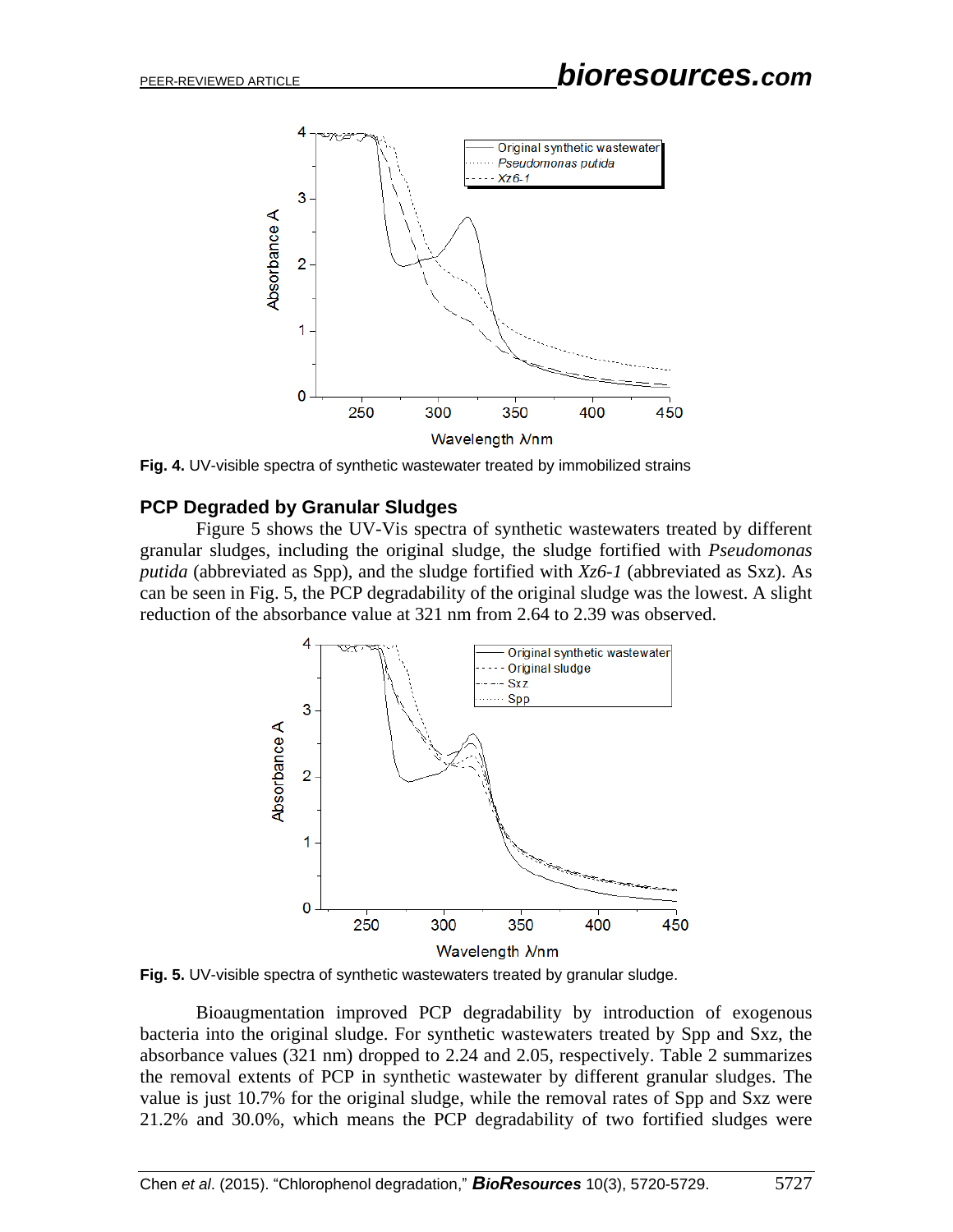enhanced by 98.3% and 180.9%, respectively, relative to the original sludge. It also indicated that the fortification by the recombinant strain (*Xz6-1*) is superior to that of parent strain (*Pseudomonas putida*). van Limbergen *et al.* (1998) reported that few reports existed in the literature describing the augmentation of activated sludges with microorganism possessing catabolic activities, resulting in improved degradation of xenobiotics. However, our research have proved the bioaugmentation of activated sludge can result in enhanced degradation of chlorophenols.

# **CONCLUSIONS**

- 1. A new strain (*Xz6-1*) with the ability to degrade chlorophenols efficiently by protoplast fusion between *Pseudomonas putida* and *Psathyrella candolleana* is herein described. During PCP degradation using *Xz6-1* and *Pseudomonas putida*, most of the PCP was removed within the first 20 hours following first order reaction kinetics. The kinetics models of two strains have been established. The kinetic parameter k of *Xz6-1* was 0.063 h -1 , while it was 0.040 h -1 for *Pseudomonas putida.*
- 2. The PCP removal rates reached to 82.7% and 62.1%, when the PCP synthetic wastewaters were treated with immobilized cells of *Xz6-1* and *Pseudomonas putida*, respectively.
- 3. Granular sludge was fortified with *Xz6-1* and *Pseudomonas putida*, respectively. The PCP removal rate for the original sludge was only 10.7%, while the removal rates were 21.2% and 30.0%, respectively, when Spp and Sxz were used. The PCP degradability of two fortified sludges was improved by 98.3% and 180.9% over the original sludge.

# **ACKNOWLEDGMENTS**

The authors are grateful for the financial support obtained from the Project of Shandong Province Higher Education Science and Technology Program (No. J13LD03), the Open Fund of State Key Laboratory of Pulp and Paper engineering (No. 201405), and the National Science Foundation of China (Grant Nos. 31070525 and 31270627).

# **REFERENCES CITED**

- Belmonte, M., Xavier, C., Decap, J., Martinez, M., Sierra-Alvarez, R., and Vidal, G. (2006). "Improved aerobic biodegradation of abietic acid in ECF bleached kraft mill effluent due to biomass adaptation," *Journal of Hazardous Materials* 135, 256-263.
- Bum, G. K., Dong, S. L., and Jeyong, Y. (1999). "Characteristics of *p*-chlorophenol oxidation by Fenton's reagent," *Water Research* 33(9), 2110-2118. DOI: 10.1016/S0043-1354(98)00428-X
- Cassidy, M. B., Shaw, K. W., Lee, H., and Trevors, J. T. (1997). "Enhanced mineralization of pentachlorophenol by *k*-carrageenan-encapsulated *Pseudomonas sp. UG30*," *Applied Microbiology and Biotechnology* 47, 108-113. DOI: http://dx.doi.org/10.1007/s002530050897
- Chen, H. L., Zhan, H. Y., Chen, Y. C., and Fu, S. Y. (2013). "Construction of